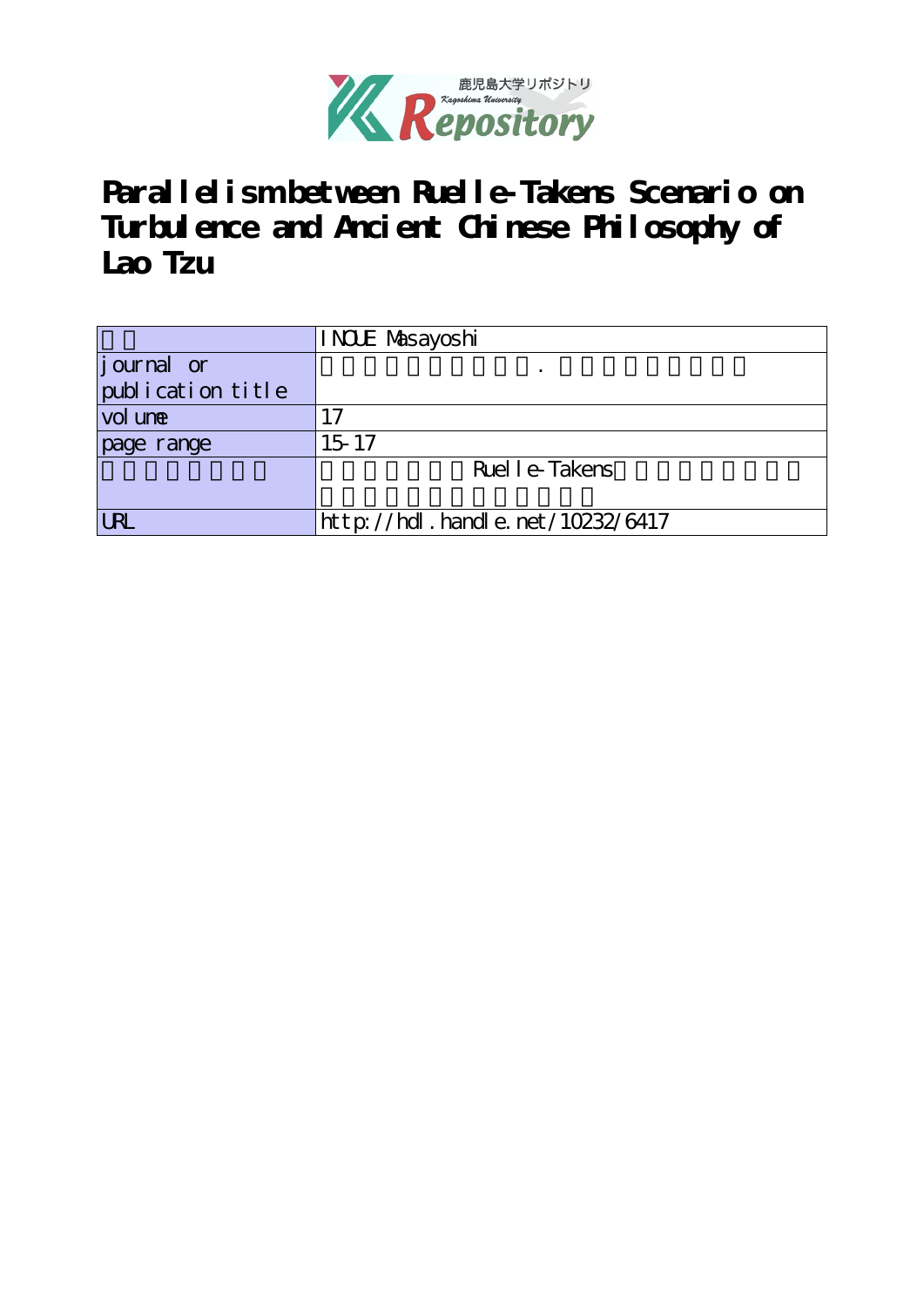**Parallelism between Ruelle-Takens Scenario on** Turbul ence and Anci ent Chinese Philosophy of **Lao Tzu**

|                   | INCLE Masayoshi                          |  |  |  |  |  |
|-------------------|------------------------------------------|--|--|--|--|--|
| journal or        |                                          |  |  |  |  |  |
| publication title |                                          |  |  |  |  |  |
| vol une           | 17                                       |  |  |  |  |  |
| page range        | $15 - 17$                                |  |  |  |  |  |
|                   | Ruel l e-Takens                          |  |  |  |  |  |
|                   |                                          |  |  |  |  |  |
| <b>LRL</b>        | $http://hdl. handle. net/10232/00001759$ |  |  |  |  |  |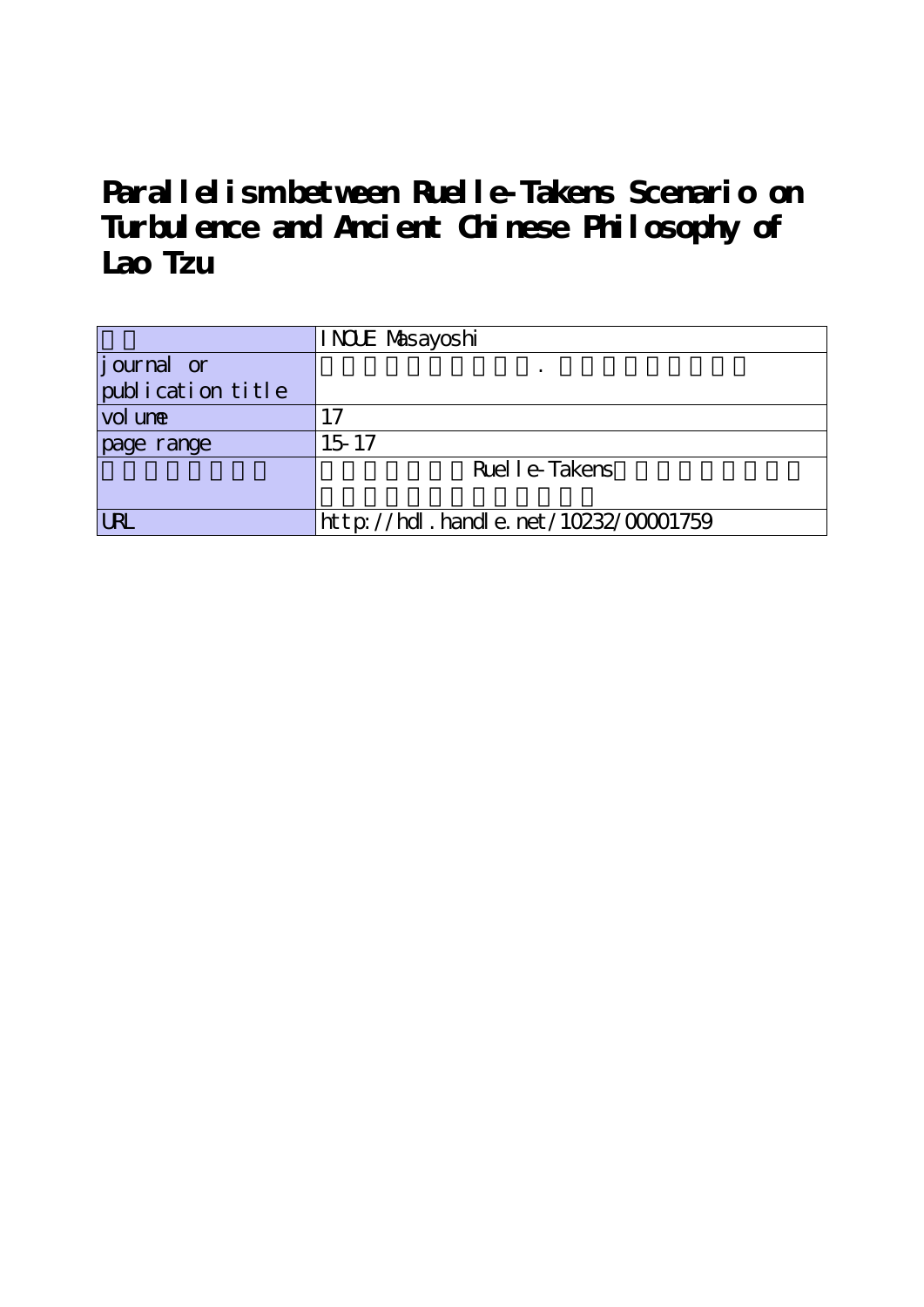Rep. Fac. Sci., Kagoshima Univ., (Math., Phys. & Chem.), No 17, p.15-17, 1984

# Parallelism between Ruelle-Takens Scenario on Turbulence and Ancient Chinese Philosophy of Lao Tzu

## Masavoshi INOUE\*

(Received September 8, 1984)

#### Abstract

Similarity between Ruelle-Takens scenario on turbulence (chaos) and the cosmogony by Lao Tzu is pointed out.

In recent years, there has been increasing interest in the chaotic motions in deterministic systems.<sup>1)</sup> The existence of the chaotic motions implies that Laplace's determinism<sup>2)</sup> does not practically hold in the systems. In the chaotic systems, the distance between two orbits, whose initial conditions are chosen almost the same values, becomes exponentially large in time. Therefore we can not predict the future state because there are inevitable small errors for the observation of the inital conditions. In general models that describe nature are nonlinear systems, and chaotic motions frequently appear in the nonliear systems when the control parameters (e. g., Reynolds number) are taken some values. There are some scenarios leading to chaos.<sup>3)</sup> Ruelle-Takens<sup>4)</sup> have proposed a scenario which gives a new picture on the occurrence of turbulence.

Recently, the parallels between elementary particle physics and ancient Chinese philosophy of Tao was discussed by Capra<sup>5)</sup>. In this note, we point out that Ruelle-Takens scenario<sup>4)</sup> on turbulence (chaos) is similar to the scenario by Lao Tzu.<sup>6)</sup> He said "Tao (way)" generates "one", the "one" generates "two", the "two" generates "three" and the "three" generates "all things". (Chap.42.) Namely the parallelism between the two scenarios is expressed by

| Ruelle<br>Takens <sup>.</sup> | $\mathbf{n}$<br>flow                          | steady<br>flow | flow | periodic $\rightarrow$ quasi-periodic $\rightarrow$ turbulence<br>flow | (chaos)                    |
|-------------------------------|-----------------------------------------------|----------------|------|------------------------------------------------------------------------|----------------------------|
|                               |                                               |                |      |                                                                        |                            |
| $Lao Tzu$ :                   | "Tao" $\rightarrow$ "one" $\rightarrow$ "two" |                |      | $\rightarrow$ "three"                                                  | $\rightarrow$ "all things" |

where "Tao" is interpreted by Non-being.<sup>7)</sup> The "one" here corresponds to Being of one mode which expresses a steady flow. "Tao" generates "one" is the same as Non-being generates Being.<sup>7)</sup> This part of the statement can be interpreted as: "From no flow there comes steady flow." The "two" here corresponds to Being of two excited modes where the steady mode is counted. The "three" can be considered as the same way as "two". In a fully developed turbulence, all modes are excited which correspond to "all things".

 $\zeta$ 

Department of Physics, Kagoshima University, Kagoshima 890, Japan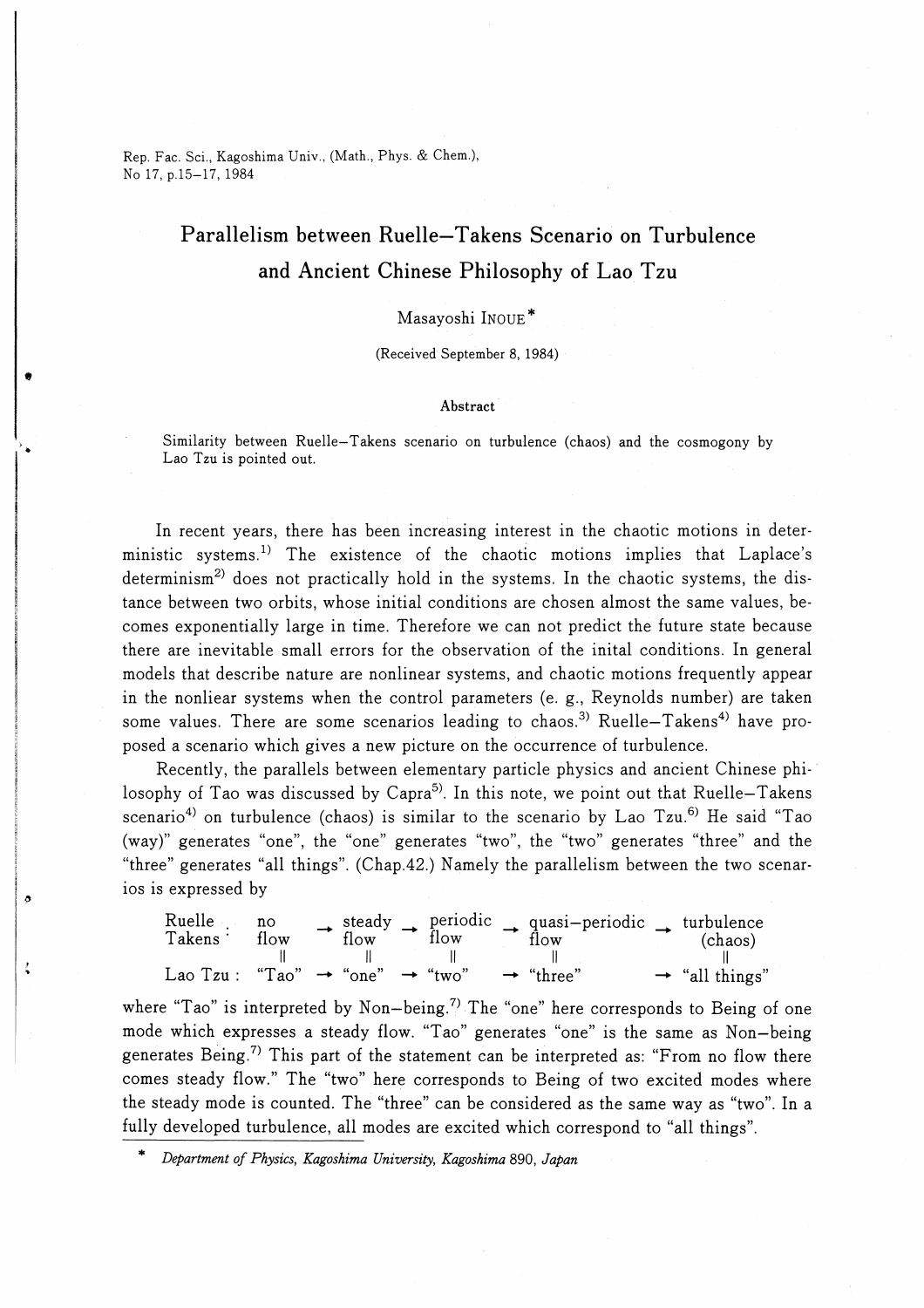#### 16 Masayoshi Inoue

The steady flow can be characterized by the velocity of the steady flow mode, therefore, the flow has one degree of freedom where the direction of the velocity is disregarded for simplicity. Higher stage of the flow has more degrees of freedom and at the ultimate stage an infinitely different types of turbulence have possibility of realization. The original word of Lao Tzu's ultimate stage is "wanwu" which literally means the ten. thousand things. The number in Lao Tzu's statement may be interpreted also as the number of the degrees of freedom in the world of the stage. It is worth while noting that the numeral ("one", "two" or "three") doesn't mean a cardinal number in the strict sence of the word but it reads an order of generousness and complexity.

In a common story on the creation of the world it is said: "From chaos there comes cosmos." Where chaos is considered as a primitive disorder and cosmos is conceived as an orderly and harmonious system. Contrary to the case of Ruelle-Takens, chaos is set at the beginning of the scenario. However, the meaning of chaos in Ruelle-Takens's case (or a deterministic dynamical system) is different from that of this cosmogony. The chaos of Ruelle-Takens has rich structure, which involves order, therefore, the scenario leading to chaos can be shortly interpreted as "from simple structure there comes rich structure". This interpretation also apply to Lao Tzu's statement. In this sense, the chaos in Ruelle-Takens's scenario corresponds to the cosmos in the cosmogony.

It may be noted that only a few steps are required to reach the ultimate stage in both Ruelle-Takens and Lao Tzu. On the other hand, Landau consider that successive appearances of many new modes leads to turbulence, namely many steps are required.<sup>8)</sup> Landau's conjecture accords with our ordinary sence. However, recent experiments<sup>9)</sup> support Ruelle-Takens scenario. We consider that the last steps in the scenarios of Ruelle-Takens (quasi-periodic  $\rightarrow$  turbulence) and Lao Tzu ("three"  $\rightarrow$  "all things") have an extraordinary meaning.

In a separate paper<sup>10</sup>, we have studied scenarios leading to chaos in an ecosystem model. The model has some basins, which are determined by deterministic laws. In this case, the laws are described by a set of equations and one of the basins is chosen accidentally by its initial condition. This situation gives a metaphor that rich structures of nature are produced by necessity (simple deterministic laws) and chance (accidental chosen). $^{10)}$ 

In this note, we only treat on "geneses of chaos" (i. e. scenario of chaos) but study on "logos of chaos" (i. e. order in chaos) is indispensable to total understanding of chaos.

### **References**

- 1) See, e. g., H. Haken, ed. Chaos and Order in Nature (Springer, Berlin, 1981).
- 2) P. S. de Laplace: Theorie analytique des probabilités, 1812; Essai philosophique sur probabilites, 1814. The future state of the systems can be determined by its initial conditions or take place in accordance with laws.
- 3) See, e. g., J. P. Eckmann, Rev. Mod. Phys. 53(1981) 643,
- 4) D. Ruelle and F. Takens, Comm. Math. Phys. 20 (1971) 167. S. Newhouse, D. RueL